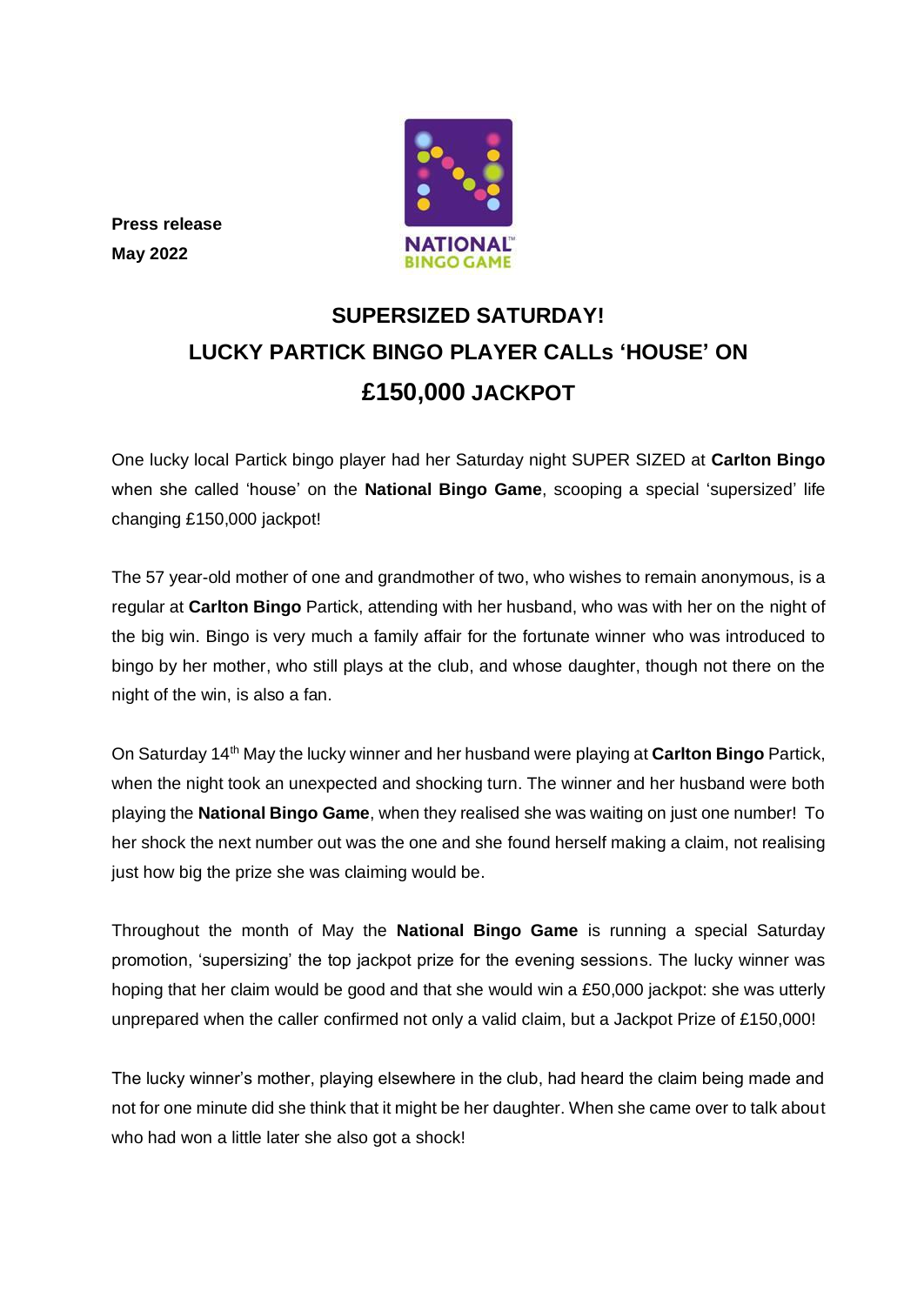Gary Duncanson, General Manager at **Carlton Bingo** Partick said, "It is always great to see people win, we had a £50,000 **National Bingo Game** winner in July last year, but there is something really wonderful about seeing a regular win something this big! £150,000 is an utterly amazing amount of money.

"There were cheers when the claim was confirmed, but when the caller announced that it was Supersize Saturdays on the **National Bingo Game** and that the prize was £150,000, the club went mad and the winner looked completely overwhelmed. As three generations of the family play at the club I am sure there will be treats all round – we are delighted."

When asked if she had any lucky charms, the winner replied, "Only my husband. We have been together for forty years and he is my bingo buddy, though he jokes about being more like my bingo chauffeur! After this I think a new car may be on the cards!"

The winner and her husband are looking forward to treating their daughter and grandchildren, but also have exciting plans to travel, as they have never been on a plane or left the country, "I have always wanted to go to the Maldives," the lucky winner said. "So, we will be getting our passports and making a booking."

When asked if the trip would be a family affair, the answer was no, just a romantic trip for two. While they are making travel plans they will still be very much bingo regulars at **Carlton Bingo,**  where they feel right at home, thanks to the friendly atmosphere and lovely staff.

Alastair Stewart, Business Development Manager at the **National Bingo Game** said: "We are thrilled for our lucky **National Bingo Game** Supersize Saturdays £150,000 Jackpot winner at **Carlton Bingo** Partick – we hope that she enjoys her winnings, especially spoiling the grandchildren and the trip of a life-time to the Maldives."

To find a participating club and for further information on the **National Bingo Game** visit [www.nationalbingo.co.uk.](http://www.nationalbingo.co.uk/) or follow us on Facebook [\(www.facebook.com/NationalBingoGame\)](http://www.facebook.com/NationalBingoGame) and Twitter.com @nationalbingo.

All players must be aged 18 or over. The National Bingo Game is played under the provisions of The Gambling Act 2005 and played under National Bingo Game Players' Rules. Players should always gamble responsibly. For more information and advice visit [www.BeGambleAware.org](http://www.begambleaware.org/)